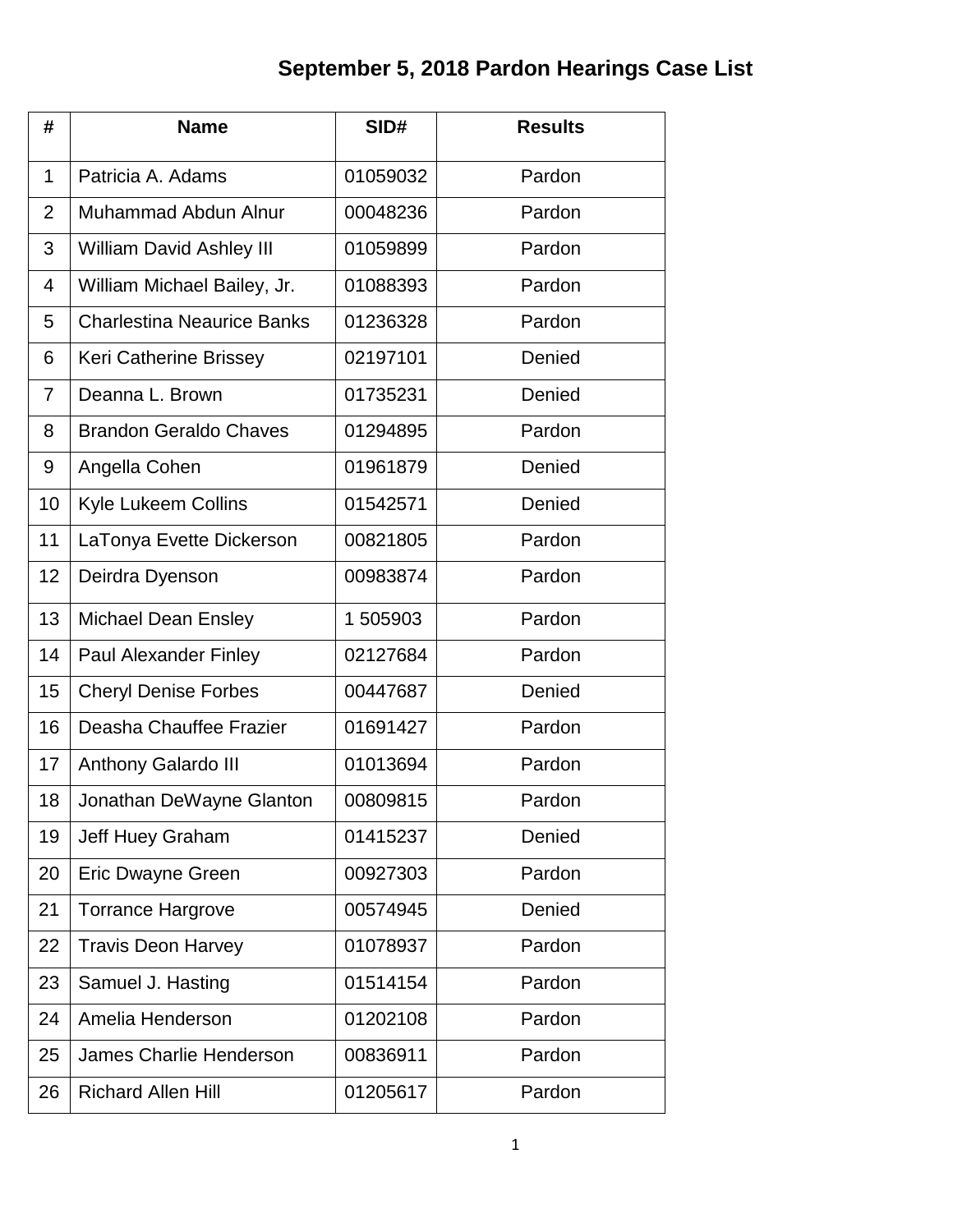## **September 5, 2018 Pardon Hearings Case List**

| 27 | <b>Charles Adam Hunter</b>      | 00604029 | Pardon |
|----|---------------------------------|----------|--------|
| 28 | <b>Michael Jenkins</b>          | 01926610 | Pardon |
| 29 | Rex L. Jordan                   | 00479895 | Pardon |
| 30 | Roberta King                    | 01982259 | Denied |
| 31 | <b>Rufina Elizabeth Lane</b>    | 01380308 | Denied |
| 32 | Quana M. Leon                   | 01374976 | Pardon |
| 33 | <b>Peter Mastro</b>             | 00755613 | Pardon |
| 34 | <b>James Rembert Mayes III</b>  | 00213089 | Pardon |
| 35 | <b>Carlton Derrell McFadden</b> | 01982102 | Pardon |
| 36 | Jonathan Lee Murphy             | 01104403 | Pardon |
| 37 | Qawiyy Ryhim Nasheed            | 00779990 | Pardon |
| 38 | Dominique La'Trice Nelson       | 01200627 | Pardon |
| 39 | John B. Norwood IV              | 01507575 | Pardon |
| 40 | <b>Elizabeth Hadley Owens</b>   | 01477238 | Denied |
| 41 | Timothy J. Pacheco              | 01382592 | Pardon |
| 42 | Larry Matthew Palmer II         | 00519993 | Denied |
| 43 | <b>Mehul Ramesh Patel</b>       | 01232940 | Pardon |
| 44 | <b>Stephanie Teresa Peoples</b> | 01225937 | Denied |
| 45 | James Herbert Pepper III        | 00449352 | Pardon |
| 46 | <b>Robert Stanley Pollock</b>   | 00493275 | Denied |
| 47 | Kelvin Wayne Powers             | 01870580 | Pardon |
| 48 | Jacqueline D. Priester          | 01777187 | Denied |
| 49 | <b>Grant Taylor Rhodes</b>      | 01668650 | Pardon |
| 50 | <b>William Justin Robinson</b>  | 01254318 | Denied |
| 51 | Michelle Anne Ryan              | 01246323 | Pardon |
| 52 | China Bajee Shaik               | 02096300 | Pardon |
| 53 | Joanna Simons                   | 01251500 | Denied |